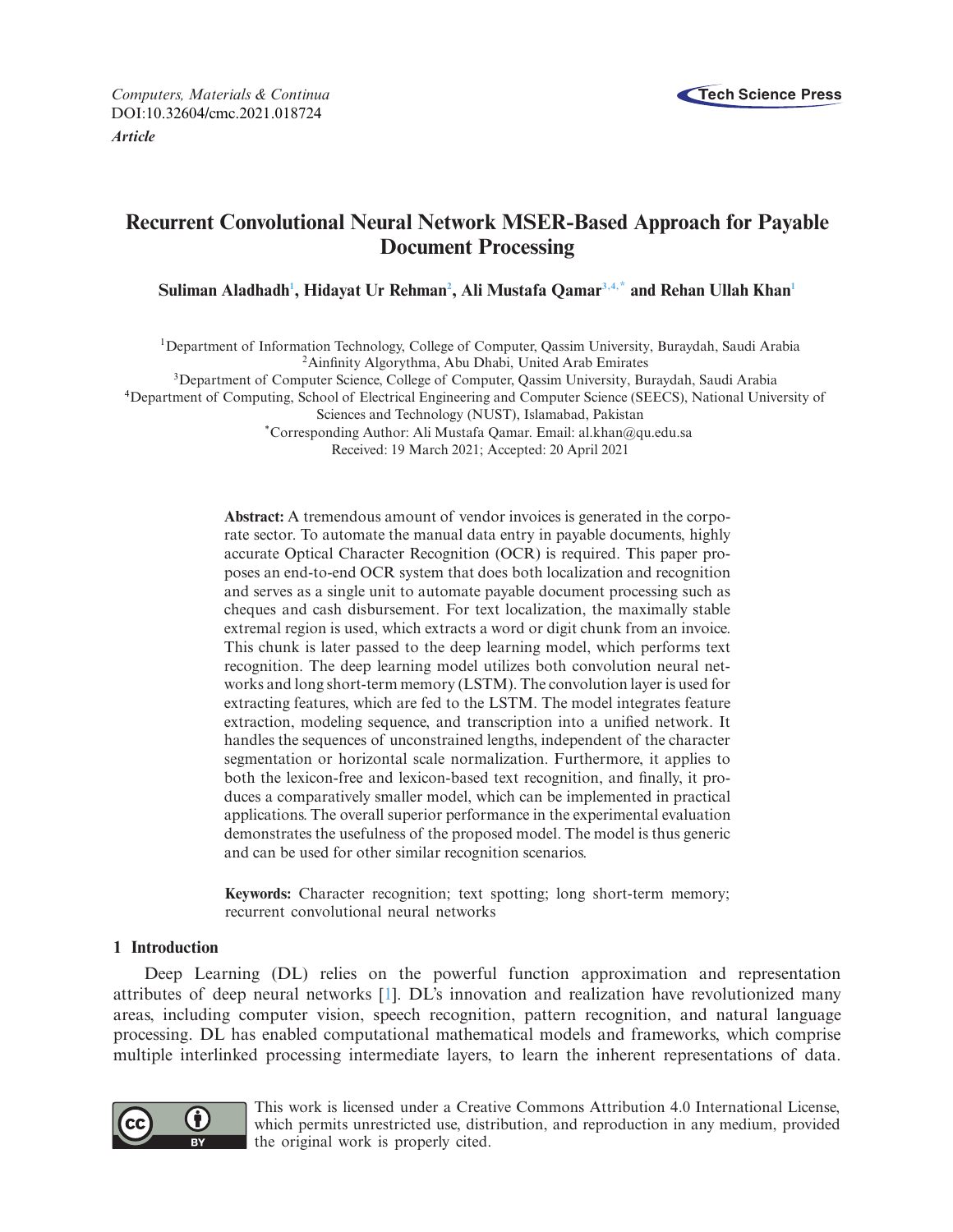This learning is achieved with multiple levels of abstraction by introducing multiple layers [\[2\]](#page-10-1). Recognition of sequence objects, such as handwritten text, scene text, and the musical score, is challenging compared to other similar problems. The challenge comes from the prediction of the series of object labels rather than single labels. The second challenge to sequence-based objects is their arbitrary lengths. The lengths of sequence objects may vary on a case-to-case basis, and no restrictions can be imposed as these occur in natural problems and represent natural circumstances. An example of such sequence objects in the scene is the text with the word "yes" with only three characters and a word like "investments" having eleven characters. This poses a challenge to detection and recognition algorithms. State-of-the-art contains efforts to address this problem using conventional and non-conventional Machine Learning (ML) approaches. DL is used in object detection, image understanding, document analysis, and text recognition.

In this paper, we propose an end-to-end Optical Character Recognition (OCR) system, which does both localization and recognition and serves as a single unit to automate payable document processing such as cheques, vendor invoices, and cash disbursement. For text localization, the maximally stable extremal region is used, which extracts a word or digit chunk from an invoice. This chunk is later passed to the deep learning model, which performs text recognition. The deep learning model utilizes both the convolution neural network and long short-term memory (LSTM). The convolution layer is used for extracting features, which are fed to the LSTM. The model integrates feature extraction, modeling sequence, and transcription into a unified network. The proposed architecture, being an end-to-end trainable network, handles the sequences of unconstrained lengths, independent of the character segmentation or horizontal scale normalization.

Furthermore, it applies to both the lexicon-free and lexicon-based text recognition, and finally, it produces a comparatively smaller model, which can be implemented for practical applications. The overall superior performance in the experimental evaluation demonstrates the usefulness of the proposed model. The model is thus generic and can be used for other similar recognition scenarios.

The rest of the paper is organized as follows. Section 2 presents the related work, whereas the proposed architecture is given in Section 3. Similarly, Section 4 discusses the experimental analysis and evaluation, whereas Section 5 concludes the paper.

# **2 Related Work**

Shi et al. [\[3](#page-10-2)] investigated text recognition in the scene. A unified framework and novel deep architecture are presented that integrate feature extraction, sequence modeling, and transcription. The proposed approach is end-to-end trainable and handles sequences without restrictions on the length. The approach is also independent of the prior lexicon and generates a comparatively smaller model for real-time, real-world scenarios. Tian et al. [\[4\]](#page-10-3) propose an approach for text localization in natural images. They term the approach as the Connectionist Text Proposal Network (CTPN). CTPN is based on the vertical anchor that efficiently predicts text location and the scoring of text and non-text for fixed-width proposals. The approach fuses the Recurrent Neural Network (RNN) with the Convolutional Neural Network (CNN). The CTPN, which uses RNN and CNN, is shown to work reliably on multi-scale and multi-language text. The approach does not need the post-processing steps compared to the previous approaches.

In [\[5\]](#page-10-4), the authors propose an approach to text detection in complex scenarios involving panorama images. The approach exploits the Extremal Regions (ER) as well as the fusion of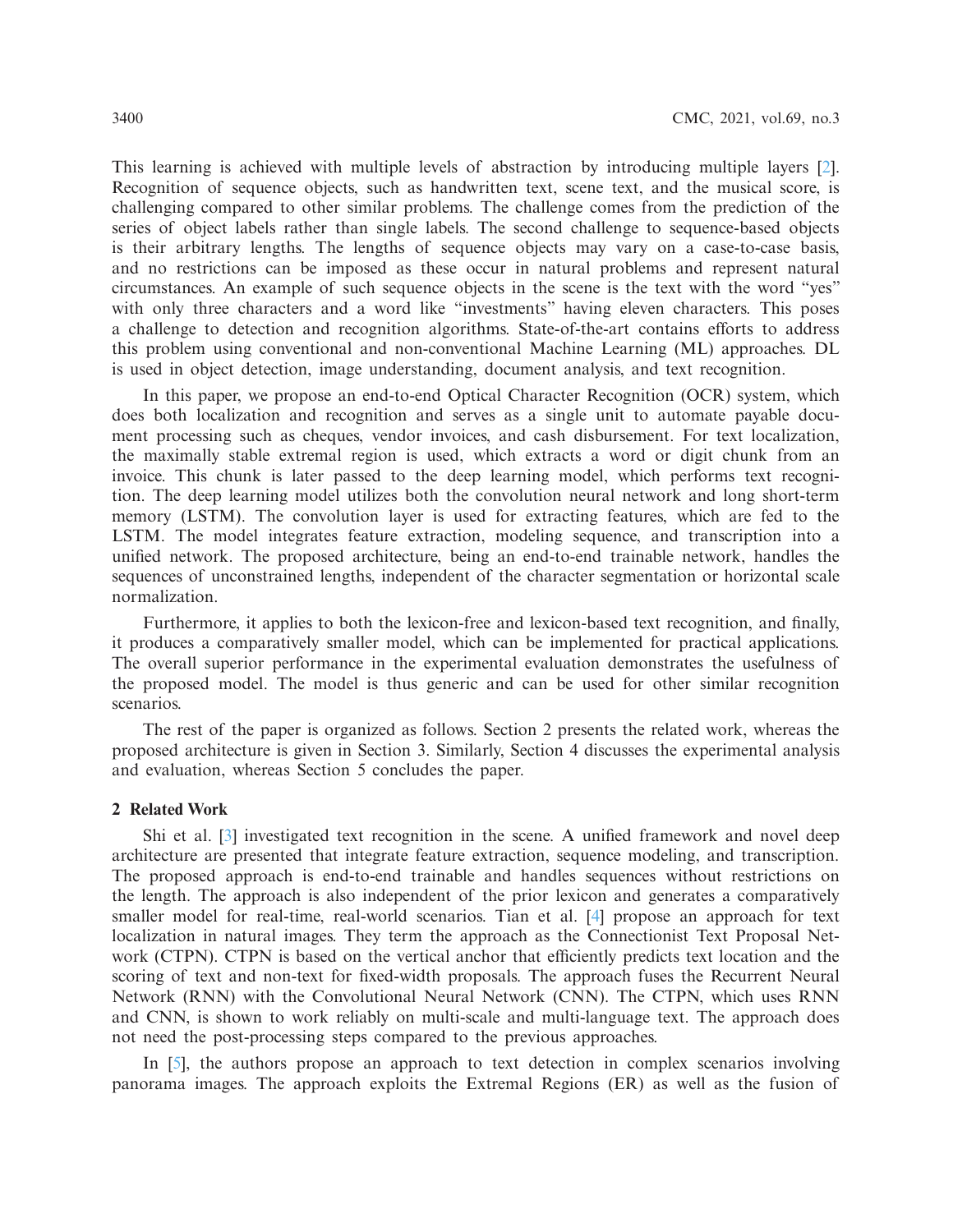edge information, probabilistic color detection, and geometric properties for segmenting the text from the background. The authors report good overall detection performance. In [\[6](#page-11-0)], the authors present a novel approach for detecting tables in document images. The workflow for table detection is based on three unique steps: the first one is preprocessing, followed by the detection of horizontal and vertical lines. The last one is the table detection based on the previous two steps. The performance is evaluated using forms, magazines, newspapers, scientific journals, certificates, handwritten documents, and cheques. In [\[7](#page-11-1)], the authors use morphological operators for text feature extraction for text line segmentation in documents. The algorithm is based on projecting multiple histograms. From the horizontal projection on the text image, line segments are extracted based on the peak horizontal projection. Threshold-based segmenting segments the images into multiple parts. The histogram's vertical projection is exploited for the line segments, followed by the decomposition in words and, finally, characters using different thresholds. They got an accuracy of 98%.

Yang et al. [\[8\]](#page-11-2) propose a hierarchical network based on two unique characteristics. First, the proposed network follows the structure of the documents. Second, the approach employs two attention levels that are applied at the sentence and word levels. In evaluating six large-scale text tasks, the proposed method outperforms the state-of-the-art by a large margin. The approach in [\[9](#page-11-3)] investigates Neural Network (NN) architecture for multi-label text classification tasks. The article proposes that simple NN models and the integration of rectified, dropout, and AdaGrad are suitable for this task. Specifically, Backpropagation for Multi-Label Learning's (BP-MLL) ranking loss minimization is useful to be replaced with the commonly used Cross Entropy Error (CEE) function. The evaluation suggests that rectified linear units (RLU), dropout, and AdaGrad outperform other detection approaches based on six large-scale text datasets. Graves et al. [\[10\]](#page-11-4) proposed an approach based on the RNN that is specifically designed for sequence labeling tasks, in which the data is complex and contains multi-range, directional dependencies. The proposed network is robust to the size q of the lexicon. The impact of hidden layers and the use of hidden layers' context is also demonstrated. The approach significantly outperforms the state-of-the-art.

In [\[11](#page-11-5)], two text extraction approaches from the natural images are compared based on the edge-based and connected-component. Furthermore, DL and RNN are also widely used for generic object detection in images. In [\[12\]](#page-11-6), Zuo argues that CNN networks alone are not adequate and suitable to model the complex relationship between pixels in images. RNN, on the other hand, can model the inherent contextual dependencies in digital images. Therefore, the authors propose to merge CNN and RNN, especially for tasks involving pixel-based detection. As an example application, the work demonstrates its use of the fusion approach for skin color detection in two datasets. The work in [\[13\]](#page-11-7) is also based on the similar concept of using CNN and RNN together due to the inherent complexities involved in the images' objects. The proposed approach is termed the CNN-RNN framework. It uses image-label embedding to learn the semantic label interdependency and the relevance of the image label. The CNN-RNN is end-to-end trainable. The approach outperforms the state-of-the-art.

In [\[14\]](#page-11-8), the authors also propose a recurrent CNN represented as the RCN for image-based object recognition tasks. The activities of the proposed Recurrent Convolutional Neural Network (RCNN) layers and units evolve by modulated activities of the neighboring units, thus learning the contextual information. On evaluating the proposed approach using the four datasets, the RCNN outperforms state-of-the-art models on all of these datasets and demonstrates the advantage of RCNN. Elfwing et al. [\[15](#page-11-9)] propose the deep architecture of the Free-Energy Restricted Boltzmann Machines (FE-RBM). The RBMs are stacked on top of each other, and the class node is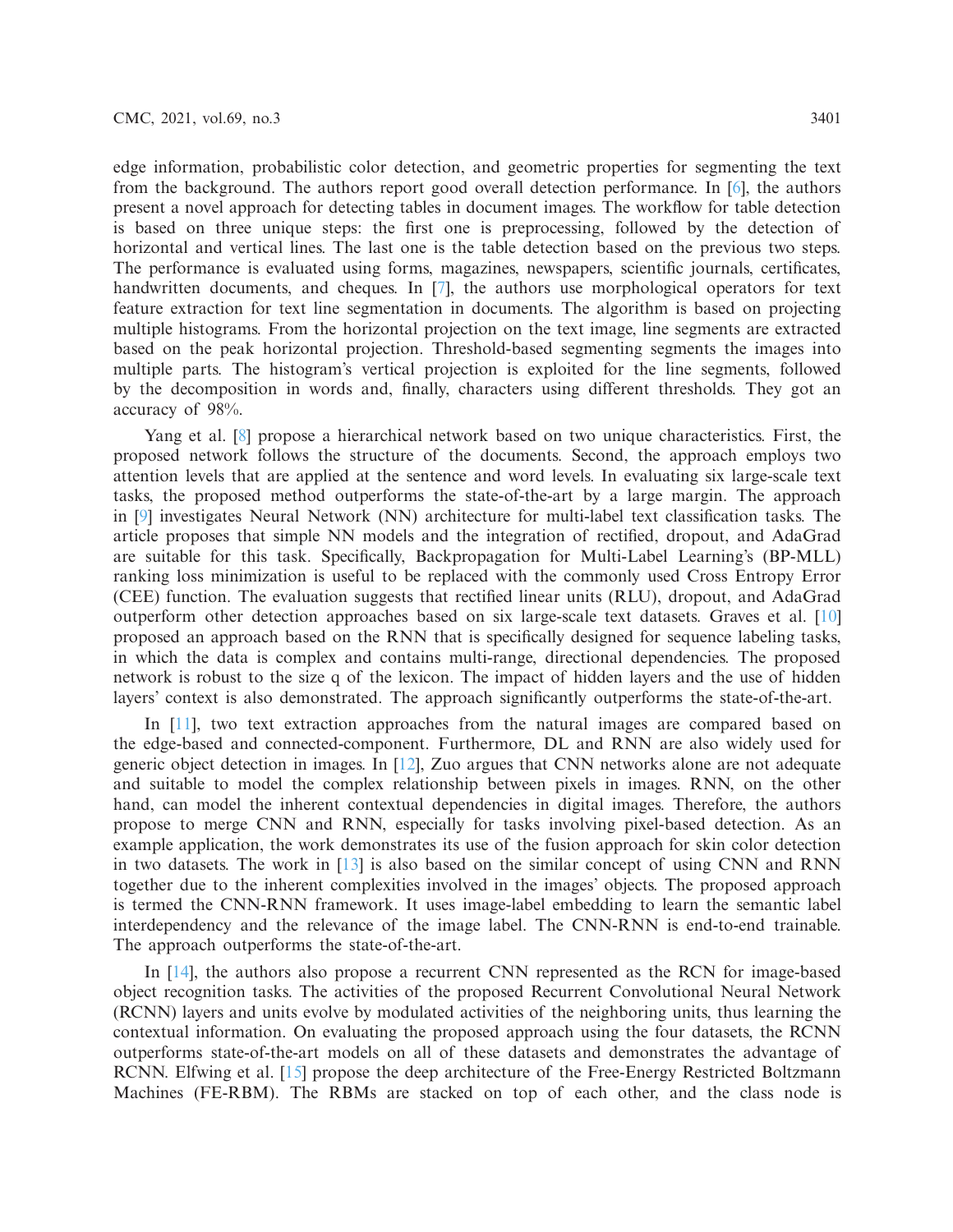connected to all the hidden layers to improve performance. The performance of the approach shows its effectiveness.

## **3 Proposed Methodology**

OCR generally requires two steps: the first is the localization, and the second being recognition. Our method of processing payable documents is also divided into two steps. The first step is text localization. In this step, an image is segmented to get only the text candidate region, and other regions are removed. These segmented regions or chunks are then passed to the text recognition module, which then transcribes the image. We use the Maximally Stable Extremal Region (MSER) for text localization due to its robustness to noise and illumination. MSER detects text chunks, which are then passed on to the recurrent convolutional neural network, which generates a transcription of the image.

## *3.1 Maximally Stable Extremal Region (MSER)*

MSER is proposed by Matas et al. [\[16](#page-11-10)] for the correspondence between two image-based objects with different viewpoints. The MSER regions are used for blob detection in digital images. MSER regions possess two properties: first, they are affine invariant and are independent of warping or skewness. Secondly, the regions are sensitive to lightness or darkness. The intensity function calculates the MSER regions in the corresponding region and the outer boundary, which results in the regions' valuable characteristics for detection tasks. Sambyal et al. [\[17](#page-11-11)] proposed character segmentation and text extraction based on the MSER. The MSER is used to treat the essential letter candidates. The MSER threshold regions are used to determine the various connected components for various characters' identification. The algorithm is evaluated on the character sets from English, Russian, Urdu, and Hindi languages. The authors report good performance for the English and Russian languages characters, but comparatively low performance for the character set of Urdu and the English languages. The authors advocate the simplicity and less overhead of the proposed approach. In [\[18\]](#page-11-12), Sung et al. propose the Extremal Region (ER) tree construction. It is advocated that the use of MSER regions alone, as done by Sambyal et al. [\[17\]](#page-11-11), is not a viable solution due to the strict requirements of maximum stability and, therefore, achieves decreased performance. The approach employs sub-path sampling, pruning, character candidate selection, and finally, using Adaptive boosting to verify the candidates in extracted characters. Thus, the approach achieves an increased recall of 8%, precision of 1%, and F-measure of 4%. In [\[19\]](#page-11-13), the authors propose a multi-level MSER for text segmentation from the scenes. The proposed approach defines a segmentation score based on the four measures of stroke width, boundary curvature, character confidence, and color constancy. The best MSER scored from each channel is fused for final segmentation. In [\[20\]](#page-11-14), the authors propose a text detection approach based on enhanced MSER. The approach employs an enhancement based on edge detection and is termed as edge-enhanced MSER for basic letter candidates. Based on the geometric and stroke width information, the basic letters' candidates are then filtered for excluding non-textual objects. Finally, the letters are paired and subsequently separated into discrete words using the text lines' identification.

In our paper, an image is fed to MSER, which extracts the character candidate region and the input image's noise. Further enhancement to the MSER is done to extract only the characters and discard the non-text regions such as logos, lines, and boxes. The text and text regions are separated based on the stroke width of the candidate region. The characters usually have a stroke width less than that of non-text. After getting the character candidate region, chunking of individual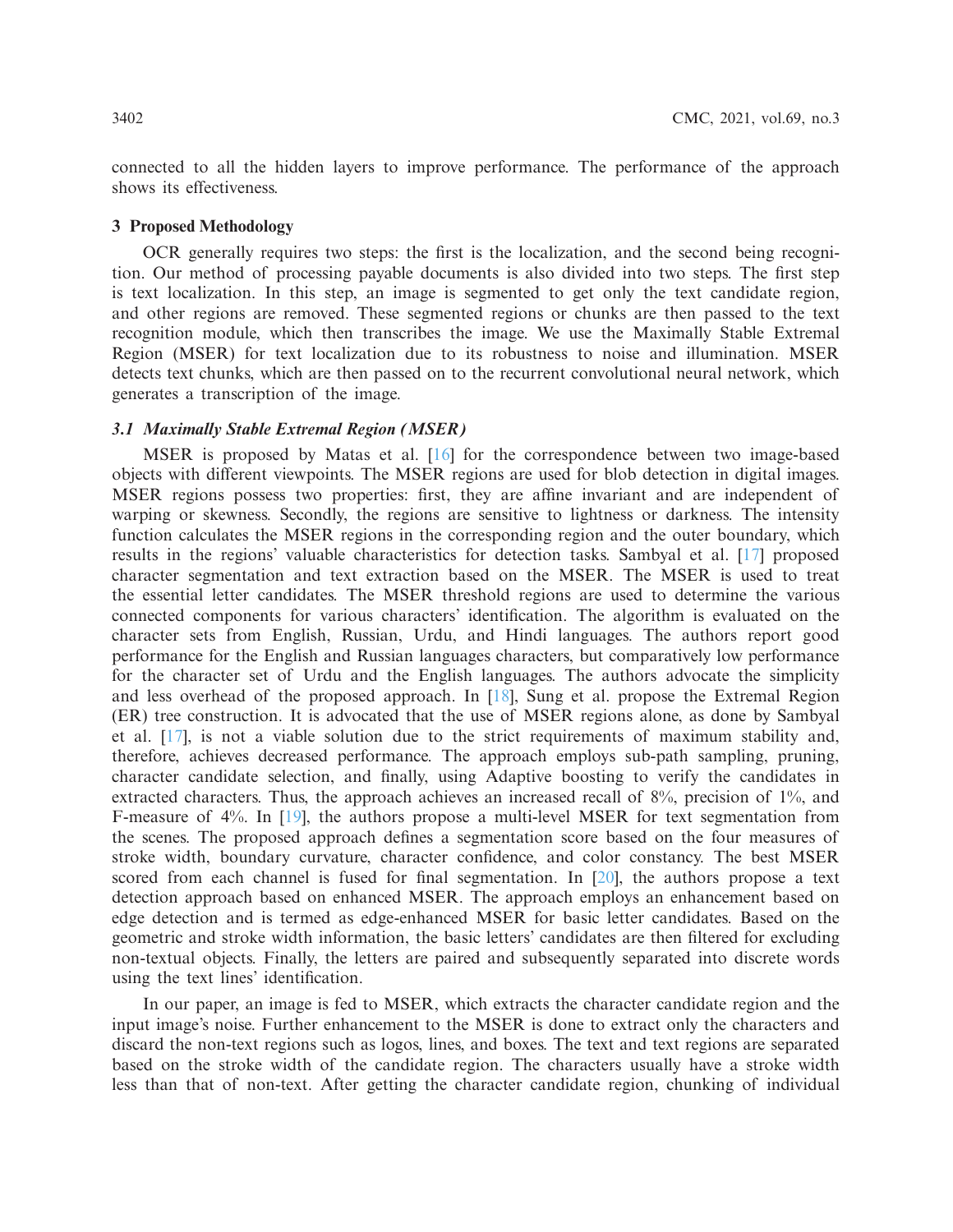letters was done to form words from characters. Word chunks are formed if two letters overlap each other in a horizontal direction.

#### *3.2 Proposed MSER Recurrent Convolutional Neutral Network (MRCNN)*

The proposed architecture is shown in [Fig. 1.](#page-5-0) Our network consists of four units, the MSER layer, convolution layers, recurrent layers, and the transcription layers. The MSER is applied as a preprocessing to segment the characters. The convolutional layers extract and learn the feature sequence from each input image character. The recurrent network is constructed from the feature sequence of the convolutional layer output, making a probabilistic prediction for each frame. The final layer of transcription that gets input from the recurrent layer is used to translate the recurrent layer predictions into sequence labels. The convolutional and the recurrent networks are jointly trained with one loss function.

## *3.3 Convolutional Feature Map*

In the proposed approach, the convolutional layers are like conventional Deep CNN, using the convolutional and max-pooling layers and removing the fully connected layers. This setup thus extracts sequential features from input. One constraint is the similar scaling of the input images. The feature vectors of feature maps are produced by applying the convolutional layers used by the next recurrent layer. Each feature vector is generated in a left to right fashion on the feature map using a column. The width of the column is kept fixed, i.e., 26 pixels. In the proposed network, deep features are conveyed into sequential representations invariant to the length of sequence-like objects. The translation invariance comes from applying the layers of convolution, max pooling, and element-wise activation function operating on the local regions. Thus, the feature maps' columns represent the original image's rectangle region, also referred to as the receptive field.

# *3.4 LSTM Recurrent Labeling*

For predicting the label *Y* for each frame *x* in feature sequence *X*, a deep bi-directional RNN is constructed on top of the CNN layers as the recurrent layers. The RNN has strong capabilities in capturing the context information in the image sequence. It can trace back the errors to input convolutional layers that calculated these features, allowing a joint CNN and RNN to train in sequence. Furthermore, RNN can operate on arbitrary length sequences. A basic unit of the RNN contains a self-connected hidden layer in between the input layer and the output layer. When it receives a frame in the input sequence, it issues an update to its internal state using a nonlinear function. This function takes the current input and previous state as inputs and predicts the current class. The generic RNN networked units suffer from the vanishing gradient problem, as discussed by Bengio et al.  $[21]$  $[21]$ . Thus, this problem adds a burden on the overall training setup and reduces the range of context storage. Thus, the LSTM of [\[22](#page-11-16)[,23](#page-11-17)] as RNN types addresses this problem. Since the context from both directions is valuable and complementary to each other, we follow [\[3](#page-10-2)[,24\]](#page-11-18), combining two LSTMs. We combine a forward and backward LSTM for two-way directional LSTM.

Moreover, multiple LSTMs layers can be used to construct a deep LSTM model. The deep LSTM has contributed to the task of speech recognition [\[24\]](#page-11-18). Furthermore, it allows for a higher level of abstractions than simple LSTM. The error is propagated in the opposite directions of the directional LSTM using the Back-Propagation Through Time (BPTT). In the last stages of RNN, the propagated sequence differentials are mapped. This inverts the operation of feature maps conversion into feature sequences, fed to the convolutional layers.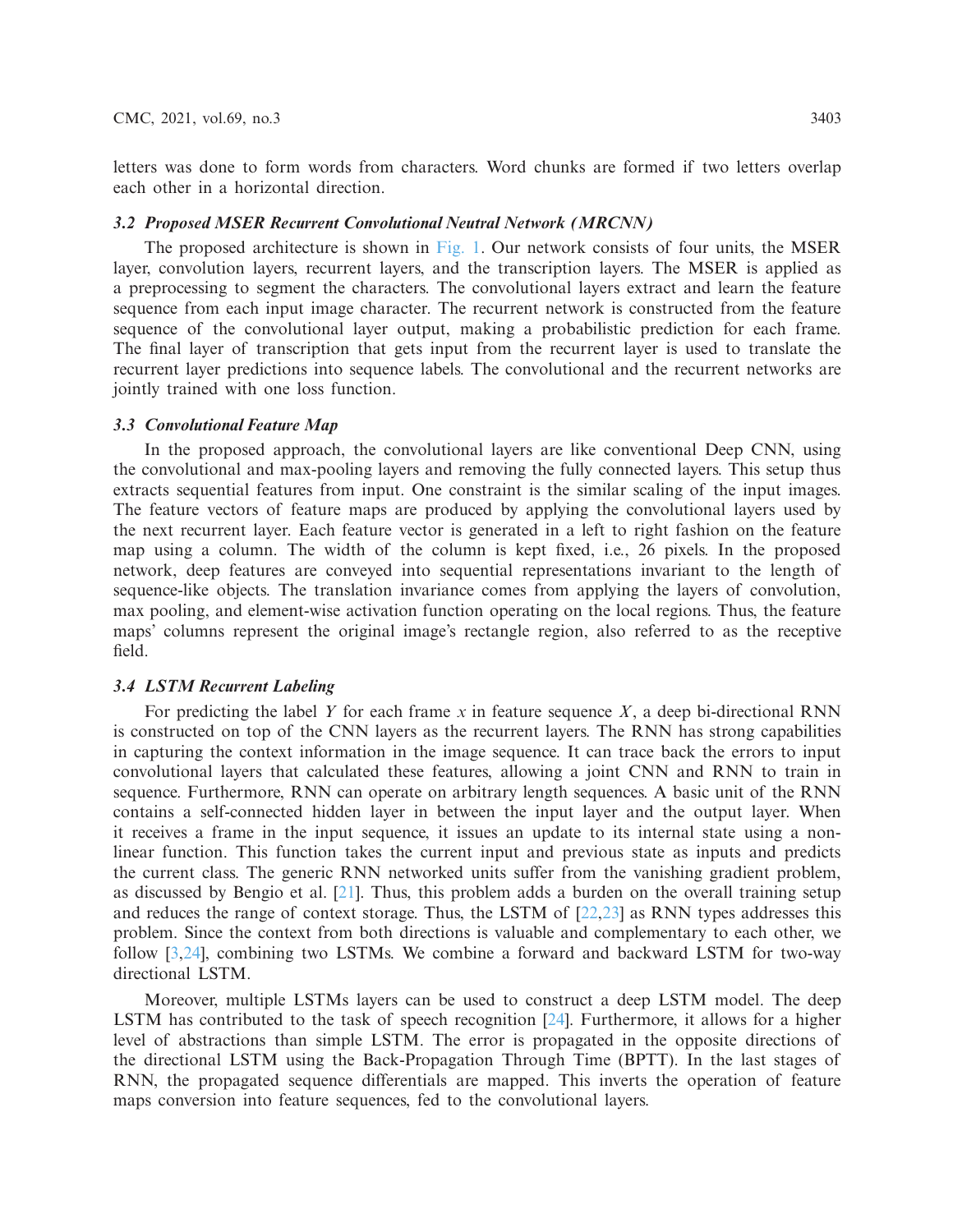

<span id="page-5-0"></span>**Figure 1:** The proposed architecture of the CNN-LSTM network. The network contains three layers: the convolution layer, which learns and thus extracts features, LSTM Recurrent layer that predicts the class label for each frame; and the transcription layer that maps the predictions into the final label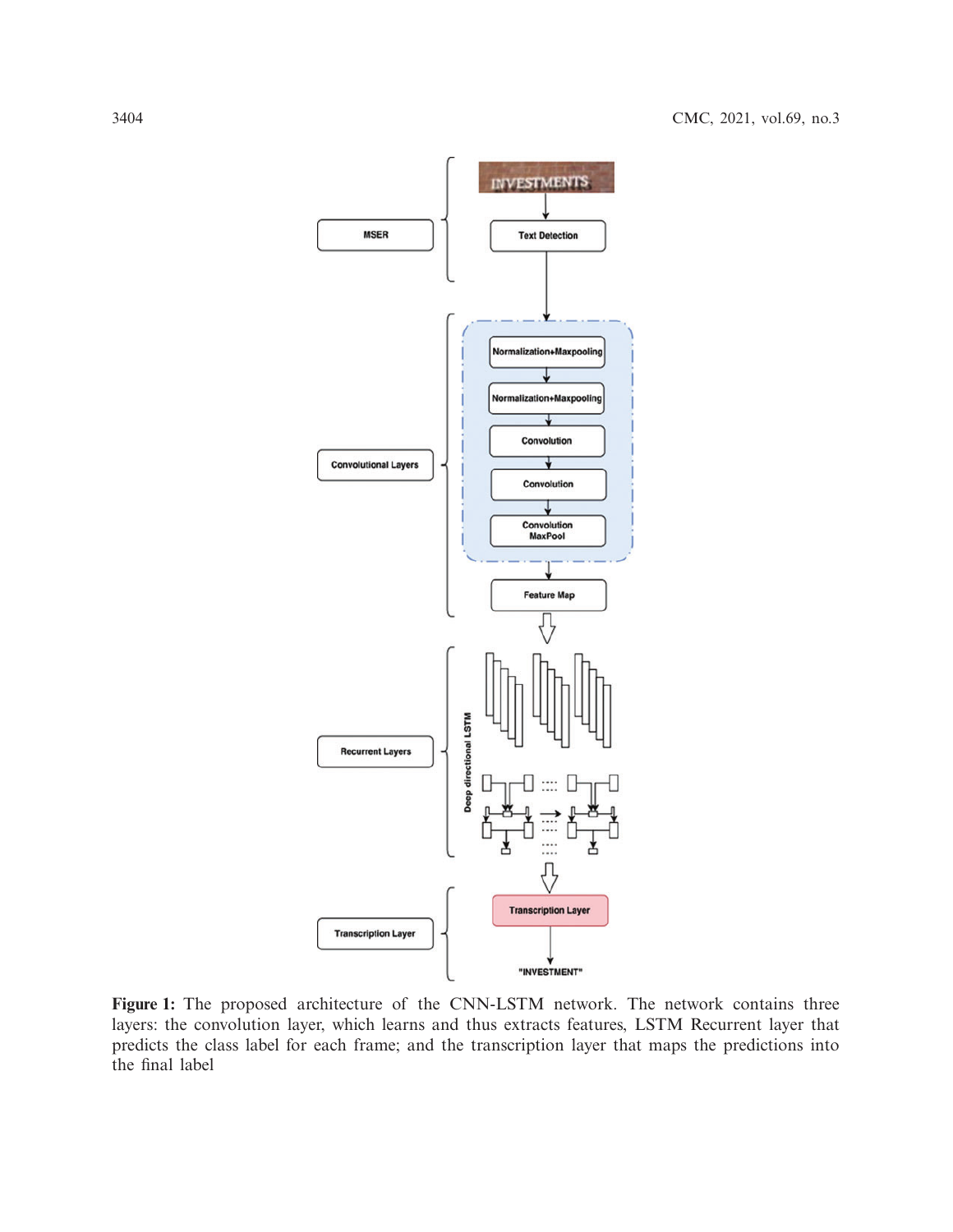#### *3.5 Label Transcription*

The frame-based predictions of the RNN are converted into sequence labels. This process is termed transcription, where we find the label sequence based on the highest probabilistic distribution of predictions. There are two kinds of transcriptions: lexicon-based and lexiconfree transcriptions. A lexicon puts a constraint on the predictions. In a lexicon-free setup, the predictions are unconstrained. In lexicon mode, the highest probability drives the predictions for label sequence. The transcription is done using the connectionist temporal function, which uses a forward-backward algorithm for finding the optimal candidate. That is why it learns the contextual information about predicting a chunk. However, the Back-Propagation Through Time (BPTT) is applied in the recurrent layers for calculating the error differentials in these layers.

## **4 Experiments and Results**

This section contains the details of the experiments along with a detailed discussion of the obtained results.

#### *4.1 Network Training*

We consider an image training dataset  $X = \{I, L\}$ , where *I* represent the images, and *L* stands for the ground truth labels. The network minimizes the negative log-likelihood of the conditional probability of the ground truth. A Stochastic Gradient Descent (SGD) is used and calculated by the back-propagation algorithm for training the network. The "forward-backward" algorithm of [\[25](#page-11-19)] propagates the error differences backward in the Transcription layer. For perdimension learning rates calculation and its optimization, we used the ADADELTA algorithm of [\[26\]](#page-12-0). Compared to others, the ADADELTA automatically calculates the learning rates. We also found that the optimization by the ADADELTA converged faster.

## *4.2 Network Configuration*

The architecture of the convolution setup is extended from the work of Simonyan et al.  $[27]$ . [Tab. 1](#page-7-0) shows the configuration of the network. The network of [\[27](#page-12-1)] is adapted to work for the English text. As such, in the max-pooling layers of row 8 and row 11 [\(Tab. 1\)](#page-7-0), we adapted pooling strides of  $1 \times 2$  compared to the conventional  $2 \times 2$ . We also represent them as third and fourth max-pooling layers. This results in the feature maps having larger widths, thus producing a comparatively more extended feature sequence. Our network has deep convolutional layers with deep recurrent layers and uses the batch normalization technique introduced by Ioffe et al. [\[28\]](#page-12-2). The technique in [\[28\]](#page-12-2) is beneficial for training a network of these extreme depths. The network is augmented with the batch normalization layers. These layers are inserted after the third, fifth, and seventh convolutional layers. The batch normalization process of [\[28](#page-12-2)] greatly reduces the training times, thereby expediting the network's execution.

## *4.3 Environmental Specification and Experimental Details*

We used the GeForce GTX 1080 Ti server containing 3584 cores and 12 GB of dedicated GPU memory for the experimental setup. Besides the GPU configuration, the server contains 20 CPUs and 32 GB of memory. The model was trained on 0.65 million images and validated against 0.15 million images. Due to the simplicity of the training data (since the data only consists of numbers and alphabets), the model converged in just two hours. On a test set of 20 thousand payable cash vocabulary, the model reported an accuracy of 95 percent when used without lexicon. When used with a lexicon, the model reported 99 percent accuracy in predicting words. One of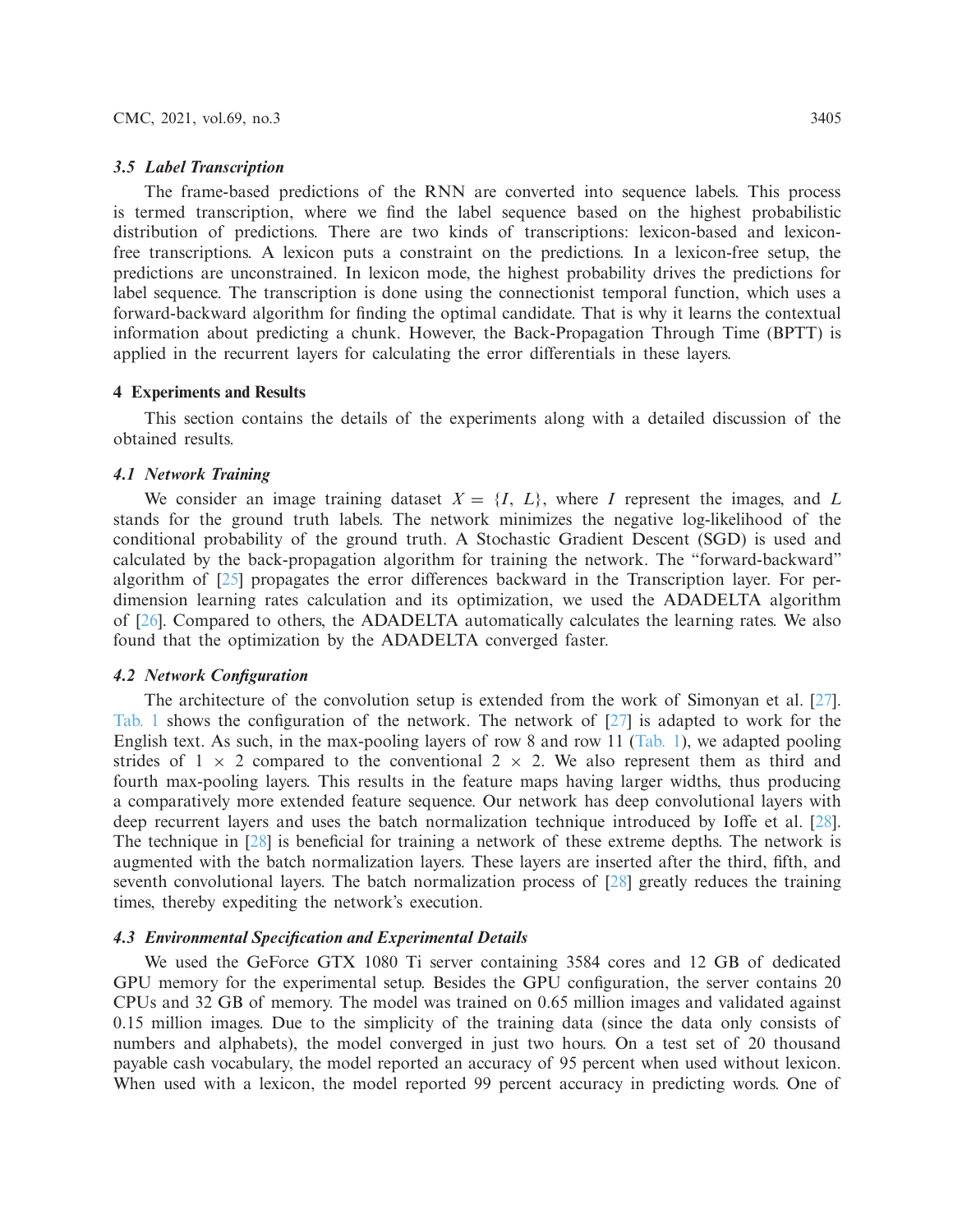the advantages of this network is the duality of its configuration, i.e., it can be used to predict words restricted either to a particular lexicon or without any restrictions. Restricting the model prediction to a lexicon helps in the correct identification of key terms that are used in various financial and analytic processes. In this way, we utilize both lexicon-based and lexicon-free models. Predicting words through the lexicon-based model is cost-effective, but if there is a small lexicon, e.g., twenty thousand words and CUDA environment, then the time taken by the lexicon-based model does not cost that much.

<span id="page-7-0"></span>

| Layer                      | Details                             |
|----------------------------|-------------------------------------|
| Input data                 | $100 \times 32$ image               |
| Convolution                | $(1:64, 3 \times 3, 1, 1, 1, 1)$    |
| Max pooling $(1)$          | $(2 \times 2, 2, 2)$                |
| Convolution                | $(64:128, 3 \times 3, 1, 1, 1, 1)$  |
| Max pooling $(2)$          | $(2 \times 2, 2, 2)$                |
| Convolution                | $(128:256, 3 \times 3, 1, 1, 1, 1)$ |
| Convolution                | $(256:256, 3 \times 3, 1, 1, 1, 1)$ |
| Max pooling $(3)$          | $(2 \times 2, 1, 2, 1, 0)$          |
| Convolution                | $(256:512, 3 \times 3, 1, 1, 1, 1)$ |
| Convolution                | $(512:512, 3 \times 3, 1, 1, 1, 1)$ |
| Max pooling $(4)$          | $(2 \times 2, 1, 2, 1, 0)$          |
| Convolution                | $(512:512, 2 \times 2)$             |
| Transpose-split-sequential |                                     |
| LSTM-bidirectional         | Hidden: 256 units                   |
| LSTM-bidirectional         | Hidden: 256 units                   |
| Transcription              |                                     |

**Table 1:** RNN configuration

## *4.4 Experimental Results and Discussion*

Our deep pipeline consists of two phases: the first phase is image detection, i.e., detection of textual geometries in a scanned document, and the second one is the transcription of detected textual geometry. MSER, already discussed in this paper's methodology section, is widely used for text detection [\[17](#page-11-11)[–20\]](#page-11-14). Although MSER detects the textual geometries accurately in scanned documents, it detects some non-textual regions such as horizontal and vertical lines, logos, noise (bar codes and dashes). MSER works in the following manner: firstly, it performs thresholding based on the luminance, and then it extracts the connected components called extremal regions that survive the recursive thresholding. Thus, the final regions we obtain are the maximally stable extremal ones. To get only the stable textual regions, we enhanced the MSER module to get only textual regions. Before passing the image to the MSER module, we performed some preprocessing to remove vertical and horizontal lines, as shown in [Fig. 2.](#page-8-0)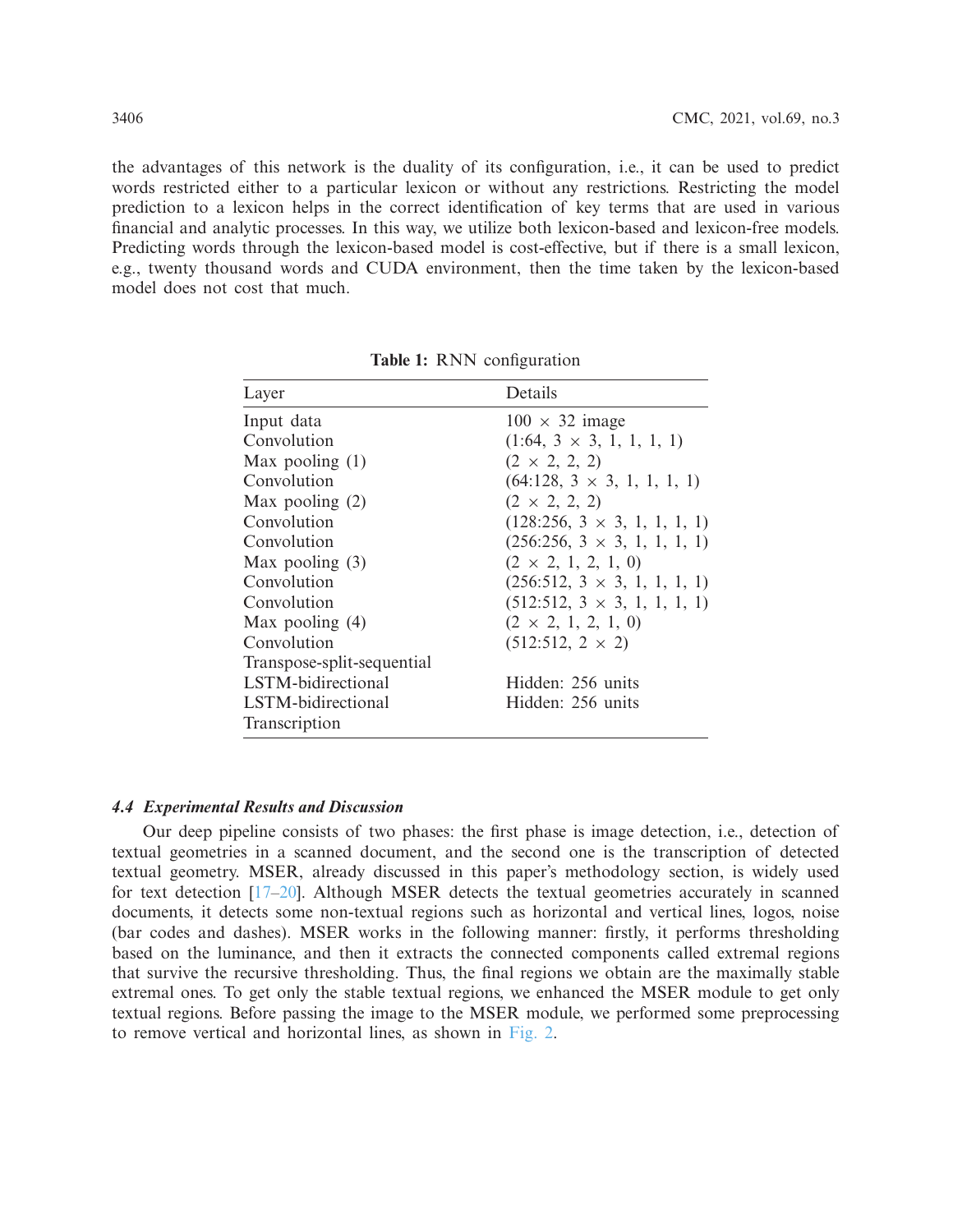

<span id="page-8-0"></span>**Figure 2:** (a) Shows the overall MSER pipeline (b) shows original images (c) shows binary images after applying MSER (d) shows the final image after applying preprocessing and MSER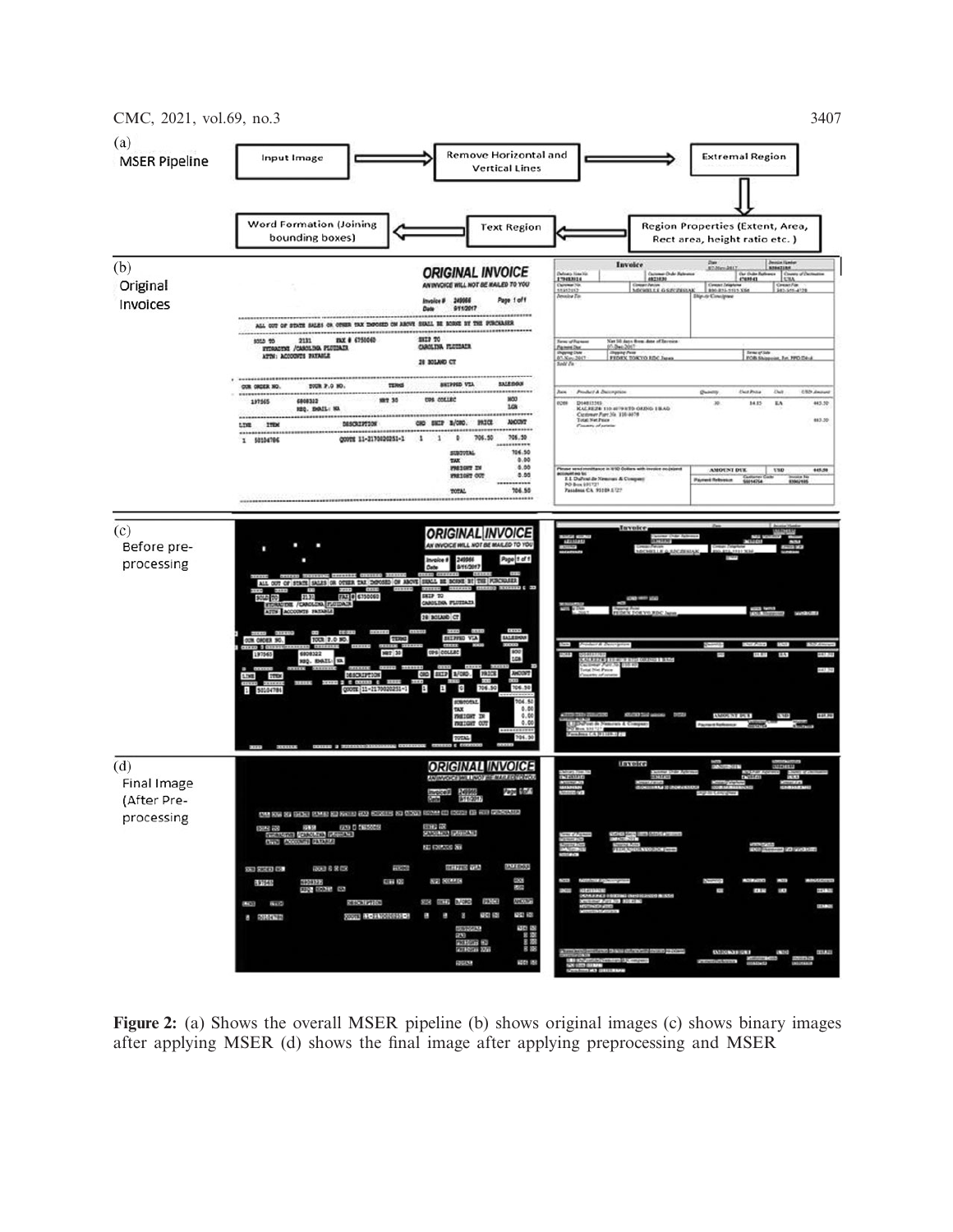Lines are not the only type of noise that we encounter in documents, and there are some other types of noise as well, such as logos and barcodes. To remove such noise, we got statistical properties of these regions obtained from the connected component analysis. For each of the connected components obtained from MSER, we obtain the following region properties as shown in Eqs.  $(1)$ – $(5)$ :

<span id="page-9-0"></span>Aspect\_rate = 
$$
\frac{\text{region\_width}}{\text{region\_height}}
$$
,  
\nSolidity =  $\frac{\text{Area}}{\text{region\_width} * \text{region\_height}}$ ,  
\nHeight\_rate =  $\frac{\text{image\_height}}{\text{region\_height}}$ ,  
\nRectangular\_rate =  $\text{region\_width} * \text{region\_height}$ ,  
\n(3)

<span id="page-9-1"></span>
$$
Extent = \frac{Area_of_{the\_region}}{Rectangular_{area}}.
$$
\n(5)

Based on the region properties, we applied adaptive thresholding to determine whether a particular region is textual or not. [Fig. 3](#page-9-2) shows the graphical illustration of our discussion.

| <b>Invoices</b> | dollar          | [7376279]        |
|-----------------|-----------------|------------------|
| CASHIERING      | <b>INVOICES</b> | cashier's        |
| dollar          | INVOICES        | <b>CUSTOMERS</b> |
| (343)           | \$91619         | S91619           |
| \$876530        |                 | vendor           |

<span id="page-9-2"></span>**Figure 3:** The description of the various transformations applied to the input data

After localizing the text candidate regions using MSER, we then pass the image to the RCNN (Recurrent convolutional neural network). The configuration of layers used for RCNN is discussed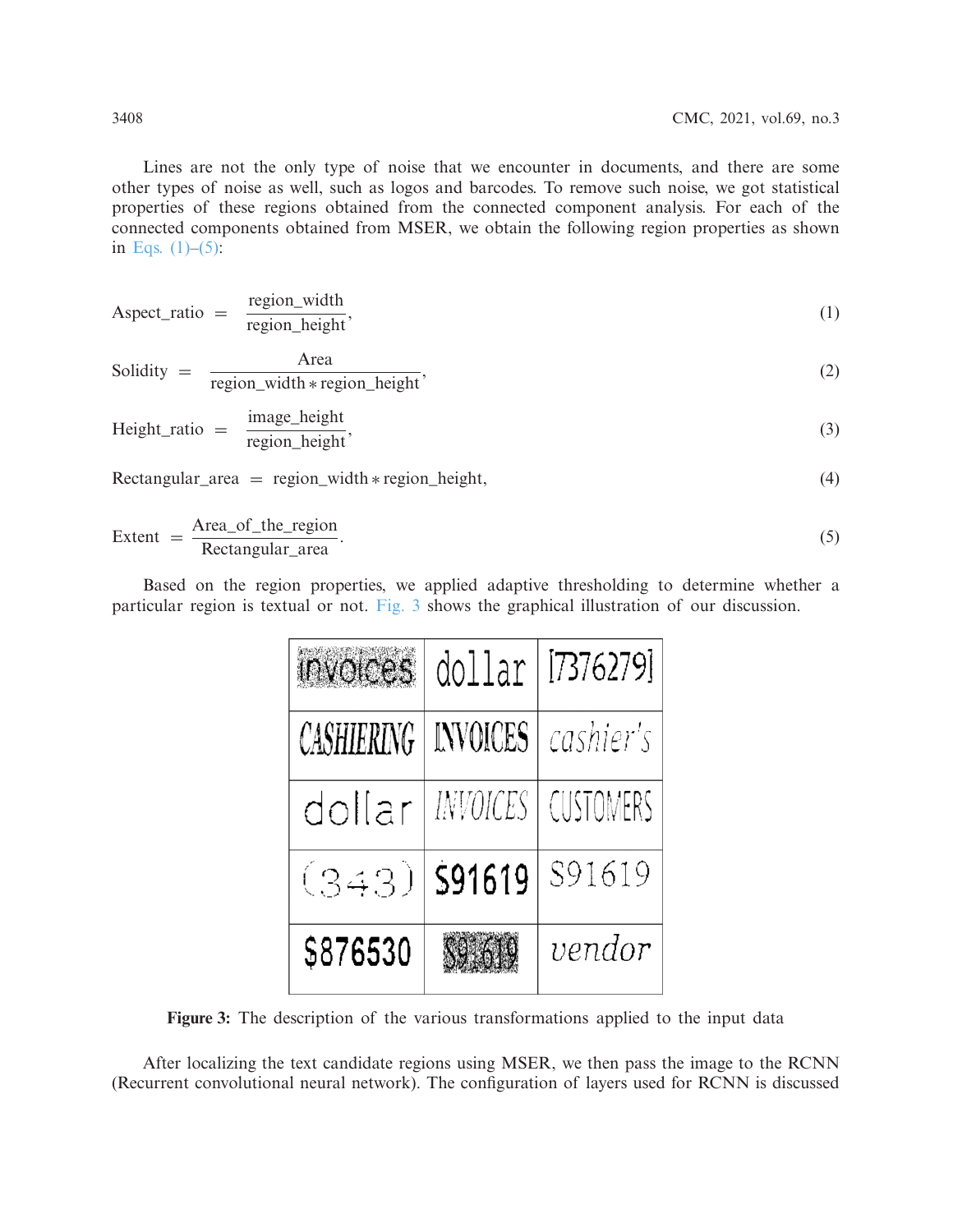in the previous sections. RCNN uses the connectionist temporal classification, which predicts the whole word by using contextual information. However, it cannot help identify numbers since they do not rely on the context. We can use RCNN either in lexicon mode, i.e., predictions are constrained to a limited vocabulary, or lexicon-free mode, where the predictions are not constrained to any specific dictionary. We made changes in the RCNN and used the classifier in both the modes, i.e., lexicon mode and lexicon-free mode. The lexicon mode is used for predicting words that can later be used for extracting specific information from invoices, while the non-lexical mode is used for predicting alphanumeric and numbers. The connectionist cost function does not help predict numbers because number prediction does not depend on the previously predicted number.

Nevertheless, bi-directional LSTM can capture the geometrical information about a particular symbol and classify that number/alphanumeric. The previous results obtained using the connectionist temporal classification have been state-of-the-art [\[3](#page-10-2)]. In our case, we obtained an F-score of 0.99 during testing of 0.15 M images in lexicon-free mode.

# **5 Conclusion and Future Work**

This paper presented a deep learning model based on Convolutional Recurrent Neural Network (CRNN) and Long Short-Term Memory (LSTM) to automate the tedious task of payable document processing. CNN helps in feature extraction. The extracted features are then passed to the LSTM. The RNN part is explored to describe the context of scene text images and predict sequence-like objects' structured outputs. The primary benefit of this approach is that it can handle both lexicon-free and lexicon-based text recognition. Furthermore, Maximally Stable Extremal Regions (MSER) were used for text extraction while avoiding noise. Our approach was able to get an accuracy of 95 percent on a test set of 20,000 payable images when used without lexicon. On the other hand, we got 99 percent accuracy while using the lexicon-based approach. In the future, we plan to use Bidirectional Gated Recurrent Units (BGRU).

**Funding Statement:** Researchers would like to thank the Deanship of Scientific Research, Qassim University, for funding publication of this project.

**Conflicts of Interest:** The authors declare that they have no conflicts of interest to report regarding the present study.

## **References**

- <span id="page-10-0"></span>[1] K. Arulkumaran, M. P. Deisenroth, M. Brundage and A. A. Bharath, "Deep reinforcement learning: A brief survey," *IEEE Signal Processing Magazine*, vol. 34, no. 6, pp. 26–38, 2017.
- <span id="page-10-1"></span>[2] Y. LeCun, Y. Bengio and G. Hinton, "Deep learning," *Nature*, vol. 521, no. 7553, pp. 436–444, 2015.
- <span id="page-10-2"></span>[3] B. Shi, X. Bai and C. Yao, "An end-to-end trainable neural network for image-based sequence recognition and its application to scene text recognition," *IEEE Transactions on Pattern Analysis and Machine Intelligence*, vol. 39, no. 11, pp. 2298–2304, 2017.
- <span id="page-10-3"></span>[4] Z. Tian, W. Huang, T. He, P. He and Y. Qiao, "Detecting text in natural image with connectionist text proposal network," in *Proc. European Conf. on Computer Vision, Lecture Notes in Computer Science*, Amsterdam, The Netherlands, vol. 9912, pp. 56–72, 2016.
- <span id="page-10-4"></span>[5] Y. Liu, K. Zhang, J. Yao, T. He, Y. Liu *et al.,* "An efficient method for text detection from indoor panorama images using extremal regions," in *Proc. IEEE Int. Conf. on Information and Automation*, Lijiang, China, pp. 781–786, 2015.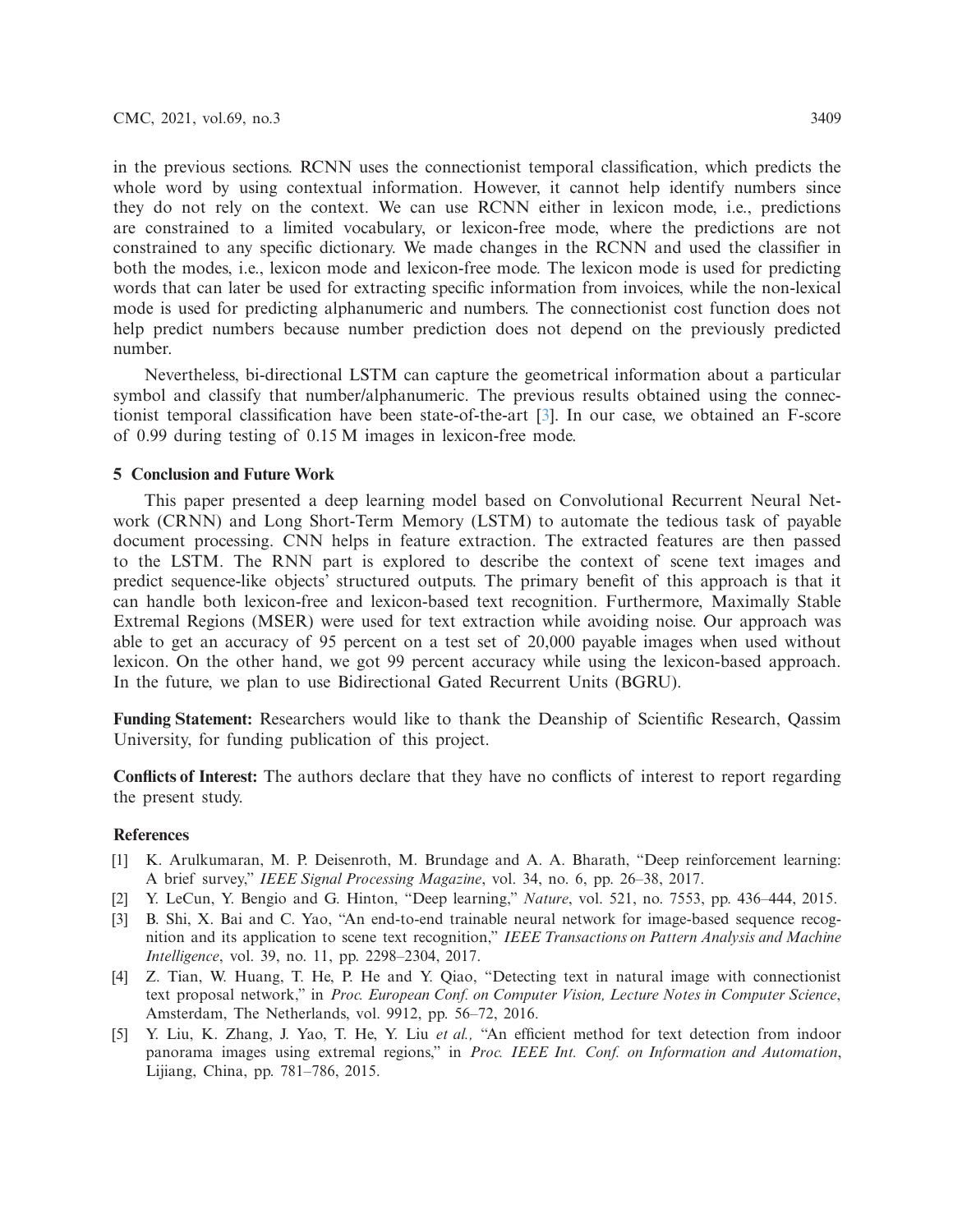- <span id="page-11-0"></span>[6] B. Gatos, D. Danatsas, I. Pratikakis and S. J. Perantonis, "Automatic table detection in document images," in *Proc. Int. Conf. on Advances in Pattern Recognition*, Bath, United Kingdom, vol. 3686, pp. 609–618, 2005.
- <span id="page-11-1"></span>[7] N. Anupama, C. Rupa and E. S. Reddy, "Character segmentation for telugu image document using multiple histogram projections," *Global Journal of Computer Science and Technology*, vol. 13, no. 5, pp. 528–533, 2013.
- <span id="page-11-2"></span>[8] Z. Yang, D. Yang, C. Dyer, X. He, A. Smola *et al.,* "Hierarchical attention networks for document classification," in *Proc. Conf. of the North American Chapter of the Association for Computational Linguistics: Human Language Technologies*, San Diego, California, pp. 1480–1489, 2016.
- <span id="page-11-3"></span>[9] J. Nam, J. Kim, E. L. Mencía, I. Gurevych and J. Fürnkranz, "Large-scale multi-label text classification—Revisiting neural networks," in *Proc. Joint European Conf. on Machine Learning and Knowledge Discovery in Databases*, Springer, Berlin, Heidelberg, pp. 437–452, 2014.
- <span id="page-11-4"></span>[10] A. Graves, M. Liwicki, S. Fernández, R. Bertolami, H. Bunke *et al.,* "A novel connectionist system for unconstrained handwriting recognition," *IEEE Transactions on Pattern Analysis and Machine Intelligence*, vol. 31, no. 5, pp. 855–868, 2009.
- <span id="page-11-5"></span>[11] S. Sharma, "Extraction of text regions in natural images," MS thesis, Rochester Institute of Technology, pp. 38, 2007.
- <span id="page-11-6"></span>[12] H. Zuo, H. Fan, E. Blasch and H. Ling, "Combining convolutional and recurrent neural networks for human skin detection," *IEEE Signal Processing Letters*, vol. 24, no. 3, pp. 289–293, 2017.
- <span id="page-11-7"></span>[13] J. Wang, Y. Yang, J. Mao, Z. Huang, C. Huang *et al.,* "CNN-RNN: A unified framework for multilabel image classification," in *Proc. IEEE Conf. on Computer Vision and Pattern Recognition*, Las Vegas, NV, USA, pp. 2285–2294, 2016.
- <span id="page-11-8"></span>[14] M. Liang and X. Hu, "Recurrent convolutional neural network for object recognition," in *Proc. IEEE Conf. on Computer Vision and Pattern Recognition*, Boston, MA, USA, pp. 3367–3375, 2015.
- <span id="page-11-9"></span>[15] S. Elfwing, E. Uchibe and K. Doya, "Expected energy-based restricted boltzmann machine for classification," *Neural Networks*, vol. 64, pp. 29–38, 2015.
- <span id="page-11-10"></span>[16] J. Matas, O. Chum, M. Urban and T. Pajdla, "Robust wide-baseline stereo from maximally stable extremal regions," *Image and Vision Computing*, vol. 22, no. 10, pp. 761–767, 2004.
- <span id="page-11-11"></span>[17] N. Sambyal and P. Abrol, "Automatic text extraction and character segmentation using maximally stable extremal regions," *International Journal of Modern Computer Science*, vol. 4, no. 3, pp. 136–141, 2016.
- <span id="page-11-12"></span>[18] M.-C. Sung, B. Jun, H. Cho and, D. Kim, "Scene text detection with robust character candidate extraction method," in *Proc. 13th Int. Conf. on Document Analysis and Recognition*, Tunis, Tunisia, pp. 426–430, 2015.
- <span id="page-11-13"></span>[19] S. Tian, S. Lu, B. Su and C. L. Tan, "Scene text segmentation with multi-level maximally stable extremal regions," in *Proc. Int. Conf. on Pattern Recognition*, Stockholm, Sweden, pp. 2703–2708, 2014.
- <span id="page-11-14"></span>[20] H. Chen, S. S. Tsai, G. Schroth, D. M. Chen, R. Grzeszczuk *et al.*, "Robust text detection in natural images with edge-enhanced maximally stable extremal regions," in *Proc. IEEE Int. Conf. on Image Processing*, Brussels, Belgium, pp. 2609–2612, 2011.
- <span id="page-11-15"></span>[21] Y. Bengio, P. Simard and P. Frasconi, "Learning long-term dependencies with gradient descent is difficult," *IEEE Transactions on Neural Networks*, vol. 5, no. 2, pp. 157–166, 1994.
- <span id="page-11-16"></span>[22] S. Hochreiter and J. Schmidhuber, "Long short-term memory," *Neural Computation*, vol. 9, no. 8, pp. 1735–1780, 1997.
- <span id="page-11-17"></span>[23] F. A. Gers, N. N. Schraudolph and J. Schmidhuber, "Learning precise timing with LSTM recurrent networks," *Journal of Machine Learning Research*, vol. 3, pp. 115–143, 2002.
- <span id="page-11-18"></span>[24] A. Graves, A.-R. Mohamed and G. Hinton, "Speech recognition with deep recurrent neural networks," in *Proc. IEEE Int. Conf. on Acoustics, Speech and Signal Processing*, Vancouver, BC, Canada, pp. 6645– 6649, 2013.
- <span id="page-11-19"></span>[25] A. Graves, S. Fernández, F. Gomez and J. Schmidhuber, "Connectionist temporal classification: labelling unsegmented sequence data with recurrent neural networks," in *Proc. 23rd Int. Conf. on Machine Learning*, Pittsburgh, PA, USA, pp. 369–376, 2006.